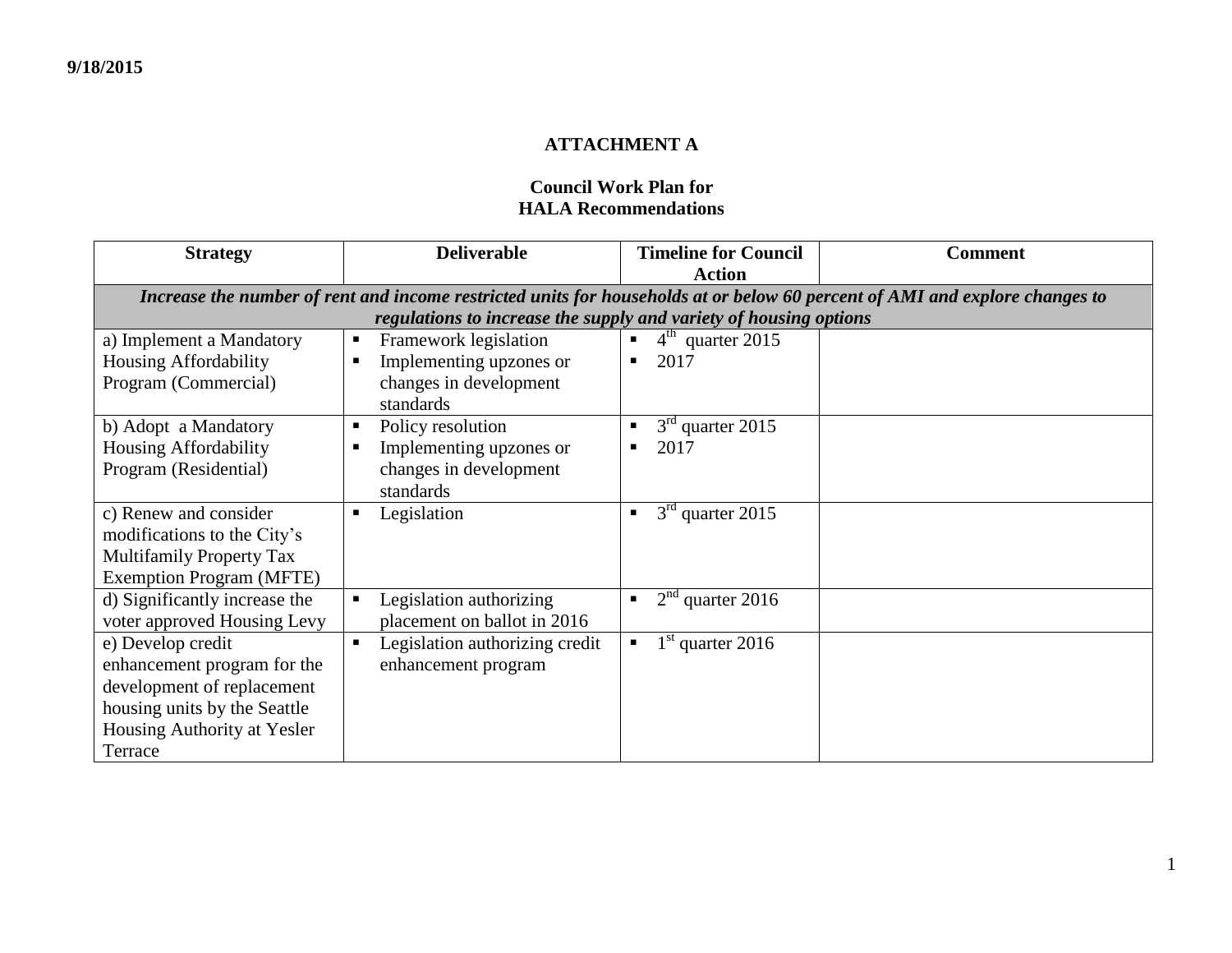| f) Use publicly owned<br>properties for development of<br>affordable housing                                                                                    | Legislation authorizing<br>$\blacksquare$<br>transfer of specific city owned<br>property for development of<br>housing                                                                                                                            | Ongoing<br>$\blacksquare$                                                    | The Finance and Administrative Services<br>Department and the Office of Housing<br>(OH) will explore whether Resolution<br>29799, which governs disposition of<br>surplus property, should be revised to<br>prioritize affordable housing<br>development. |
|-----------------------------------------------------------------------------------------------------------------------------------------------------------------|---------------------------------------------------------------------------------------------------------------------------------------------------------------------------------------------------------------------------------------------------|------------------------------------------------------------------------------|-----------------------------------------------------------------------------------------------------------------------------------------------------------------------------------------------------------------------------------------------------------|
| g) Explore development of a<br>local employers fund for<br>affordable housing.                                                                                  | Report to Council<br>$\blacksquare$                                                                                                                                                                                                               | $3rd$ quarter 2016<br>$\blacksquare$                                         |                                                                                                                                                                                                                                                           |
| h) Remove barriers to<br>development of detached and<br>attached accessory dwelling<br>units and explore regulation of<br>the market for short term<br>rentals. | Report to the Council on<br>options for short term rental<br>regulation<br>Legislation amending<br>П<br>development standards to<br>facilitate production of                                                                                      | $1st$ quarter 2016<br>$\blacksquare$<br>$3rd$ quarter 2016<br>$\blacksquare$ | Changes Council will consider include<br>eliminating or allowing waiver of parking<br>requirements, eliminating owner-<br>occupancy requirements, allowing<br>multiple accessory dwelling units on one<br>lot, and increasing the number of               |
|                                                                                                                                                                 | attached and detached<br>accessory dwelling units and<br>Legislation establishing<br>Е<br>regulations for the short term<br>rental market                                                                                                         | $4th$ quarter 2016<br>п                                                      | unrelated persons that can collectively<br>reside in principal and accessory dwelling<br>units on one lot.                                                                                                                                                |
| i) Adaptation of Single Family<br>Homes                                                                                                                         | Report to Council reflecting<br>policy options.<br>Legislation amending<br>$\blacksquare$<br>development standards to<br>allow more flexible use of<br>homes in existence prior to<br>January 1, 2016 that are<br>located in single family zones. | $3rd$ quarter 2016<br>$\blacksquare$<br>2017<br>$\blacksquare$               | The Council will consider changes to<br>allow existing houses to be converted into<br>multiple housing units. Development<br>standards for Single Family zoning<br>including height, bulk and lot coverage<br>ratios continue to apply.                   |
| j) Explore reducing or<br>removing minimum parking<br>requirements for residential<br>development in urban centers,                                             | Legislation<br>п                                                                                                                                                                                                                                  | 2017<br>$\blacksquare$                                                       |                                                                                                                                                                                                                                                           |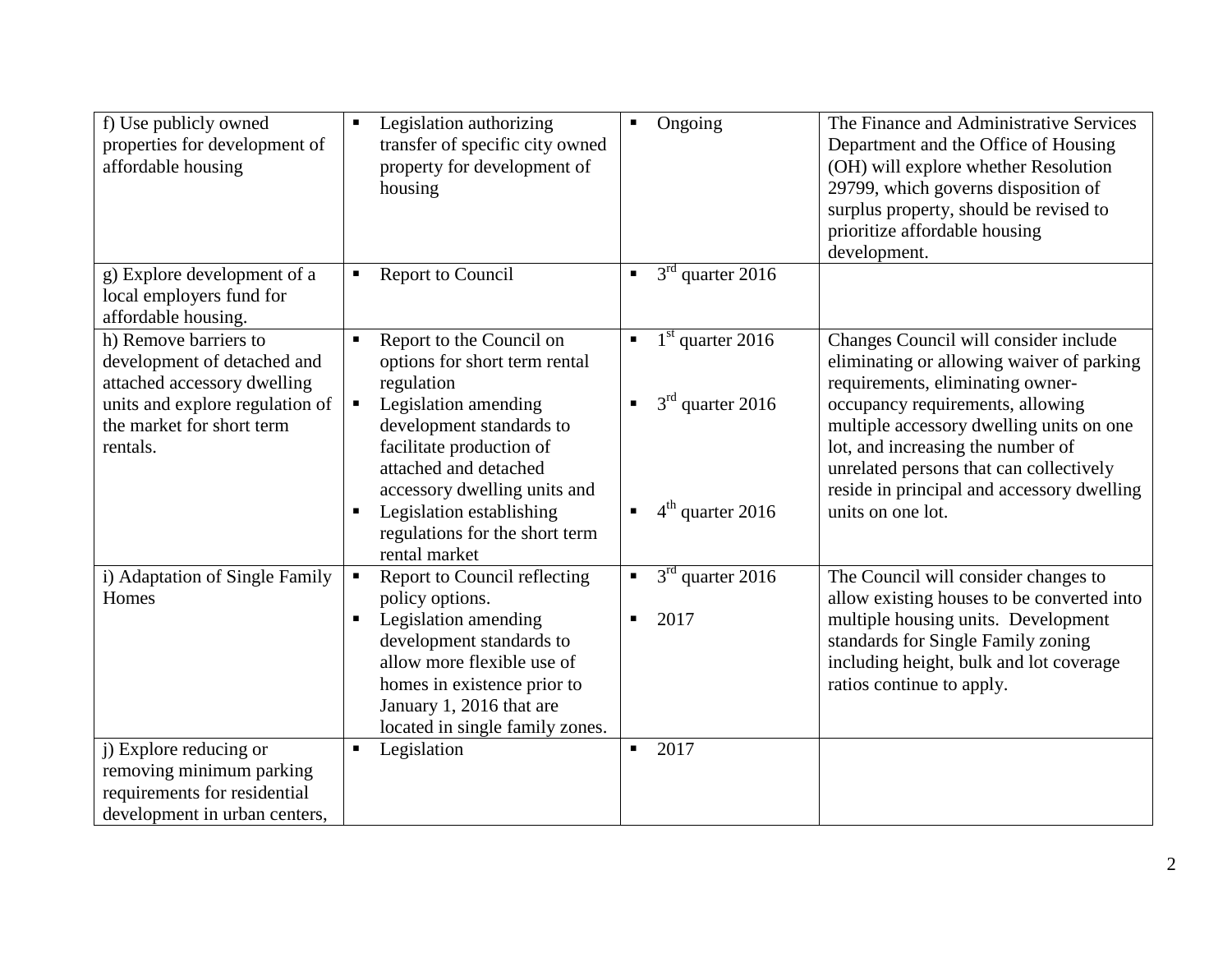| urban villages, and areas                                                                                                       |                                                  |                                      |                                                                                                                                      |  |  |
|---------------------------------------------------------------------------------------------------------------------------------|--------------------------------------------------|--------------------------------------|--------------------------------------------------------------------------------------------------------------------------------------|--|--|
| served by frequent transit.                                                                                                     |                                                  |                                      |                                                                                                                                      |  |  |
| k) Participate in the transit                                                                                                   | Legislation adopting<br>П                        | $4th$ quarter 2015                   |                                                                                                                                      |  |  |
| oriented development (TOD)                                                                                                      | governing MOU with regional                      |                                      |                                                                                                                                      |  |  |
| <b>Regional Equitable</b>                                                                                                       | partners                                         |                                      |                                                                                                                                      |  |  |
| Development Initiative                                                                                                          |                                                  |                                      |                                                                                                                                      |  |  |
| (REDI) revolving loan fund to                                                                                                   |                                                  |                                      |                                                                                                                                      |  |  |
| support land acquisition.                                                                                                       |                                                  |                                      |                                                                                                                                      |  |  |
|                                                                                                                                 |                                                  |                                      |                                                                                                                                      |  |  |
|                                                                                                                                 |                                                  |                                      | Implement programs and policies to preserve existing affordable housing, particularly in neighborhoods where low income families are |  |  |
|                                                                                                                                 |                                                  | at risk of displacement.             |                                                                                                                                      |  |  |
|                                                                                                                                 |                                                  |                                      |                                                                                                                                      |  |  |
| l) Develop an Affordable                                                                                                        | Report to Council, legislation<br>$\blacksquare$ | $3rd$ quarter 2016<br>$\blacksquare$ | OH will explore options including:                                                                                                   |  |  |
| <b>Housing Preservation Program</b>                                                                                             | may be required                                  |                                      | opportunities to acquire existing                                                                                                    |  |  |
|                                                                                                                                 |                                                  |                                      | affordable multifamily housing;                                                                                                      |  |  |
|                                                                                                                                 |                                                  |                                      | development of a low-cost rehab loan                                                                                                 |  |  |
|                                                                                                                                 |                                                  |                                      | program to assist private owners in                                                                                                  |  |  |
|                                                                                                                                 |                                                  |                                      | maintaining existing, affordable housing                                                                                             |  |  |
|                                                                                                                                 |                                                  |                                      | and implementation of an affordable                                                                                                  |  |  |
|                                                                                                                                 |                                                  |                                      | housing tax exemption program.                                                                                                       |  |  |
| m) Make strategic investments                                                                                                   | Report to Council<br>٠                           | Ongoing, report in                   |                                                                                                                                      |  |  |
| in housing, economic                                                                                                            |                                                  | $3rd$ quarter 2016                   |                                                                                                                                      |  |  |
| development, transit and                                                                                                        |                                                  |                                      |                                                                                                                                      |  |  |
| education in areas at high risk                                                                                                 |                                                  |                                      |                                                                                                                                      |  |  |
| for displacement                                                                                                                |                                                  |                                      |                                                                                                                                      |  |  |
| Adopt programs or policies that reduce barriers for tenants seeking housing who have insufficient incomes, involvement with the |                                                  |                                      |                                                                                                                                      |  |  |
| criminal justice system, or unconventional sources of income.                                                                   |                                                  |                                      |                                                                                                                                      |  |  |
|                                                                                                                                 |                                                  |                                      |                                                                                                                                      |  |  |
| n) Remove barriers and                                                                                                          | Legislation<br>Ξ                                 | $1st - 2nd quarter$                  |                                                                                                                                      |  |  |
| increase access to housing for                                                                                                  |                                                  | 2016                                 |                                                                                                                                      |  |  |
| people with criminal histories                                                                                                  |                                                  |                                      |                                                                                                                                      |  |  |
| o) Protect renters from                                                                                                         | Legislation<br>$\blacksquare$                    | $2nd - 3rd$ quarter                  |                                                                                                                                      |  |  |
| discrimination based on source                                                                                                  |                                                  | 2016                                 |                                                                                                                                      |  |  |
|                                                                                                                                 |                                                  |                                      |                                                                                                                                      |  |  |